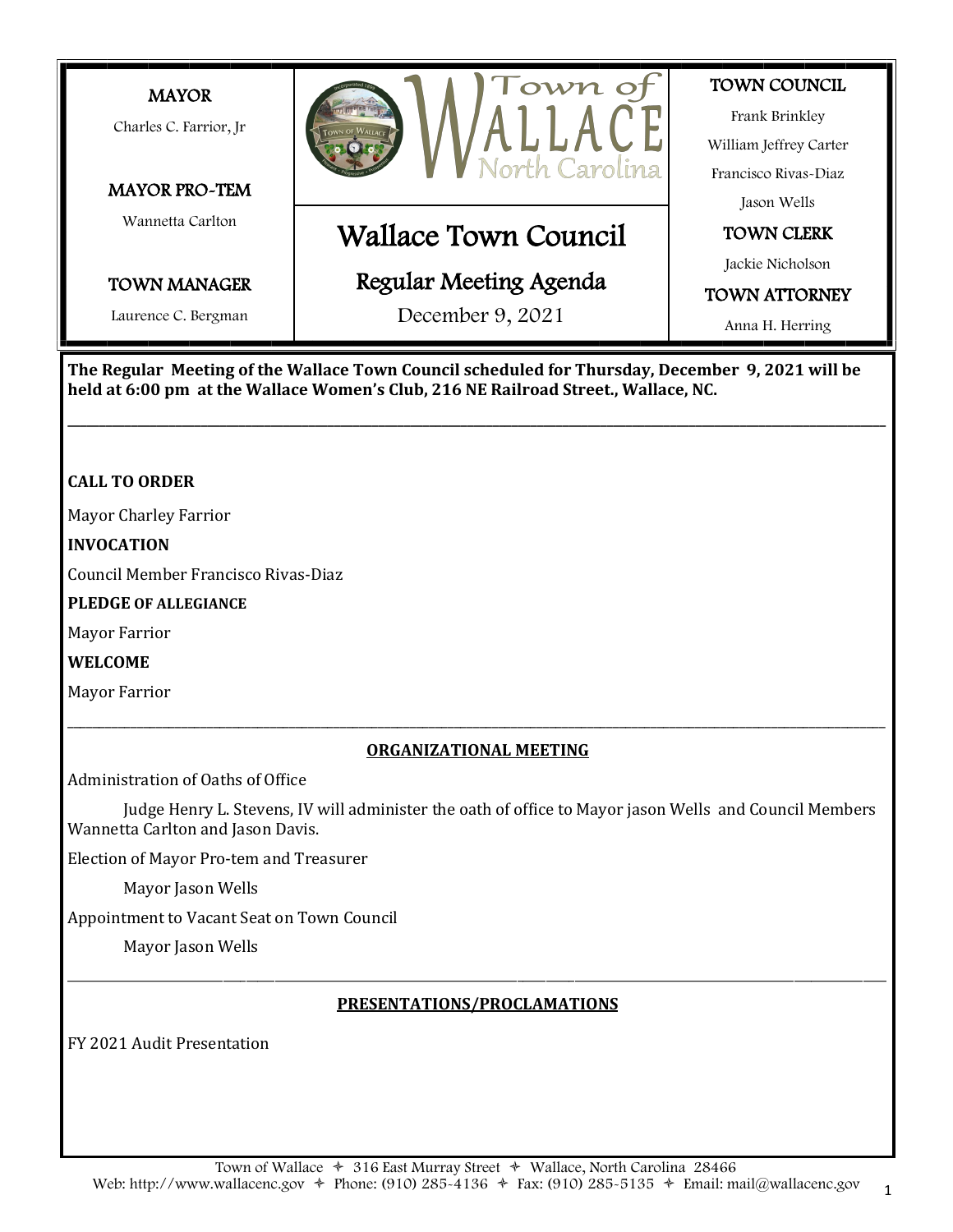

# **ADOPTION OF THE AGENDA**

As its first order of business at each meeting the Council shall review the draft agenda, make whatever revisions it deems appropriate and adopt a formal agenda for the meeting.

# **PUBLIC COMMENT PERIOD**

\_\_\_\_\_\_\_\_\_\_\_\_\_\_\_\_\_\_\_\_\_\_\_\_\_\_\_\_\_\_\_\_\_\_\_\_\_\_\_\_\_\_\_\_\_\_\_\_\_\_\_\_\_\_\_\_\_\_\_\_\_\_\_\_\_\_\_\_\_\_\_\_\_\_\_\_\_\_\_\_\_\_\_\_\_\_\_\_\_\_\_\_\_\_\_\_\_\_\_\_\_\_\_\_\_\_\_\_\_\_\_\_\_\_\_\_\_\_\_\_\_\_\_\_\_\_\_\_\_\_

The Public Comment Period allows the public an opportunity to address the Town Council. The speaker is requested not to address an item that appears as a public hearing item scheduled on the Regular Agenda. The Mayor will recognize those who would like to speak at the appropriate time. Large groups are asked to select a representative to speak for the entire group. Comments must be limited to three (3) minutes to allow others the opportunity to speak.

## **CONSENT AGENDA**

\_\_\_\_\_\_\_\_\_\_\_\_\_\_\_\_\_\_\_\_\_\_\_\_\_\_\_\_\_\_\_\_\_\_\_\_\_\_\_\_\_\_\_\_\_\_\_\_\_\_\_\_\_\_\_\_\_\_\_\_\_\_\_\_\_\_\_\_\_\_\_\_\_\_\_\_\_\_\_\_\_\_\_\_\_\_\_\_\_\_\_\_\_\_\_\_\_

\_\_\_\_\_\_\_\_\_\_\_\_\_\_\_\_\_\_\_\_\_\_\_\_\_\_\_\_\_\_\_\_\_\_\_\_\_\_\_\_\_\_\_\_\_\_\_\_\_\_\_\_\_\_\_\_\_\_\_\_\_\_\_\_\_\_\_\_\_\_\_\_\_\_\_\_\_\_\_\_\_\_\_\_\_\_\_\_\_\_\_\_\_\_\_\_\_\_\_\_\_\_\_\_\_\_\_\_\_\_\_\_\_\_\_\_\_\_\_\_\_\_\_\_\_\_\_\_\_\_

**ITEM 1 APPROVAL OF THE MINUTES OF THE NOVEMBER 9, 2021 MONTHLY MEETING** 

**ITEM 2 TAX REPORT**

**ITEM 3 BUDGET AMENDMENTS**

### **OLD BUSINESS**

| <b>ITEM4</b>        | AMI (AUTOMATED METERING INFRASTRUCTURE) DISCUSSION AND DIRECTION |
|---------------------|------------------------------------------------------------------|
|                     | Larry Bergman, Town Manager                                      |
| <b>ITEM 5</b>       | <b>INCLUSIVE PLAYGROUND</b>                                      |
|                     | Larry Bergman, Town Manager                                      |
| <b>ITEM 6</b>       | SIGN EASEMENT HWY, 117 NORTH                                     |
|                     | Larry Bergman, Town Manager                                      |
| <b>NEW BUSINESS</b> |                                                                  |
| ITEM 7              | <b>ADOPTION OF 2022 REGULAR MEETING SCHEDULE</b>                 |
|                     | Larry Bergman, Town Manager                                      |
| <b>ITEM 8</b>       | <b>BOARDS AND COMMISSIONS APPOINTMENTS AND CFCOG DELEGATE</b>    |
|                     | Larry Bergman, Town Manager                                      |
| <b>ITEM 9</b>       | APPROVAL OF WORK AUTHORIZATION FOR AWOS SITE DESIGN              |
|                     | Larry Bergman, Town Manager; Gage King Airport Manager           |
| <b>ITEM 10</b>      | <b>DESIGNATE PARKING ON RALEIGH STREET</b>                       |
|                     | Larry Bergman, Town Manager                                      |

**ITEM 11 FIRE CHIEF NOMINATION AND DESIGNATION**